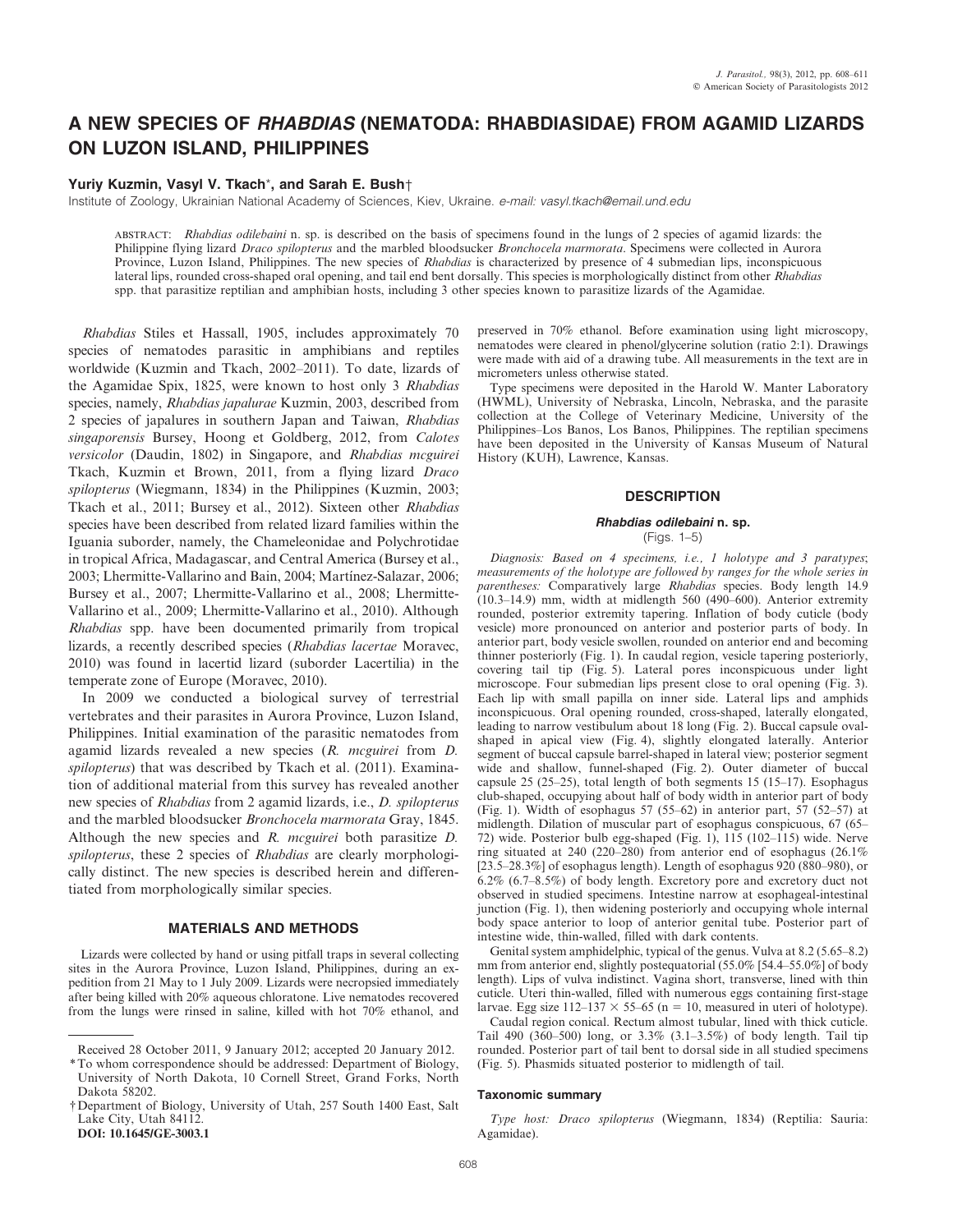

FIGURES 1-5. Rhabdias odilebaini n. sp. (1) Anterior part of body, lateral view. (2) Head end, lateral view. (3) Head end, apical view. (4) Head end, apical view, optical section at level of buccal capsule mid-depth. (5) Tail end, lateral view. Scale bars:  $1, 5 = 0.2$  mm;  $2-4 = 0.1$  mm.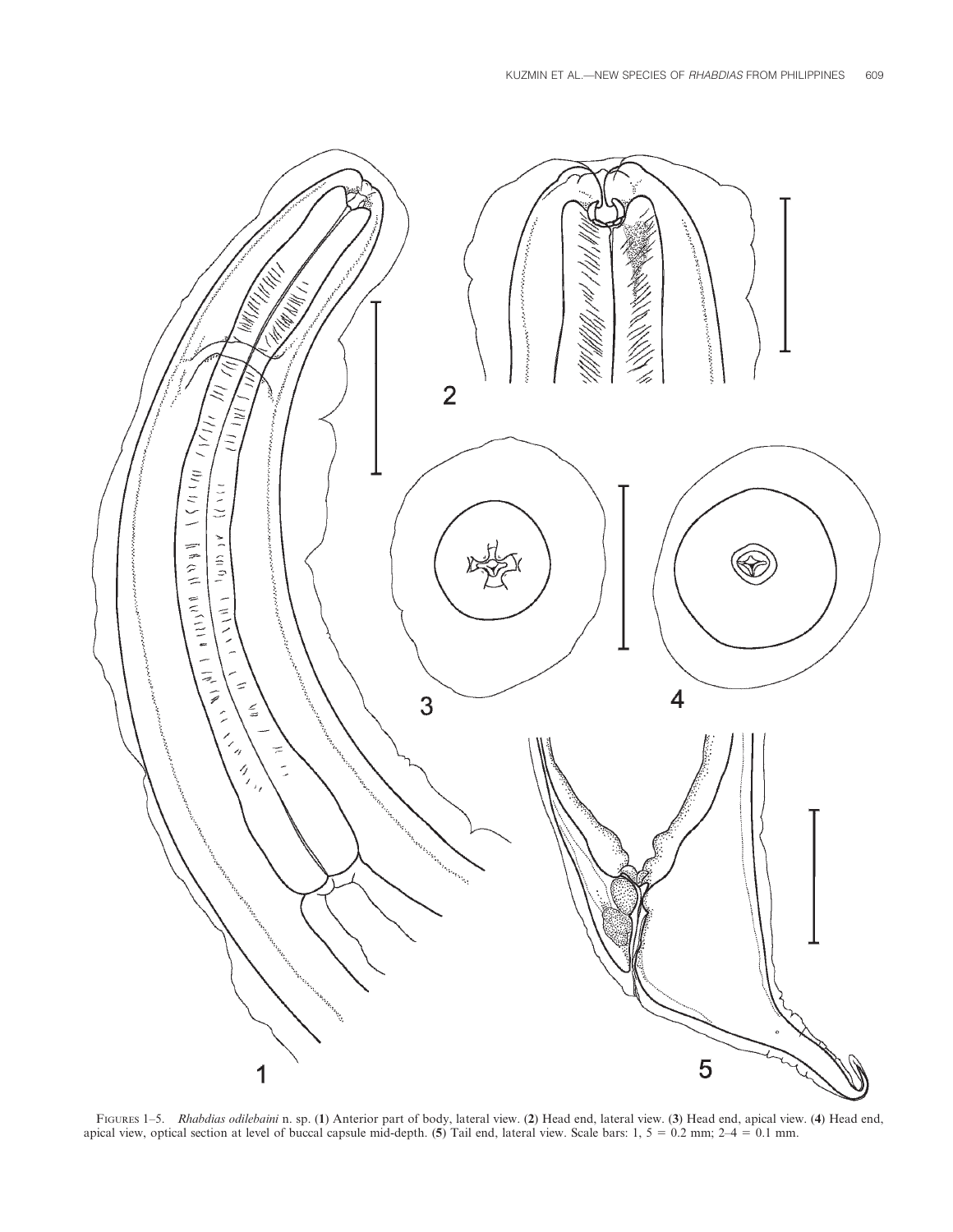Other hosts: Bronchocela marmorata Gray 1845 (Reptilia: Sauria: Agamidae).

Infection: Found in 3 of 7 examined D. spilopterus and in 1 of 6 examined B. marmorata. Each infected host specimen contained only 1 nematode.

Type locality: Aurora Memorial National Park, Sitio Dimani, Barangay Villa Aurora, Municipality of Maria Aurora, Aurora Province, Luzon Island, Philippines, 500 m (a.s.l.), 15.680°N, 121.336°E.

Other localities: Aurora Memorial National Park, Sitio Dimani, Barangay Villa Aurora, Municipality of Maria Aurora, Aurora Province, Luzon Island, Philippines, 500 m (a.s.l.),  $15.685^{\circ}N$ ,  $121.341^{\circ}E$ ; Barangay Zabali, Municipality of Baler, Aurora Province, Luzon Island, Philippines, 75 m (a.s.l.), 15.742°N, 121.576°E.

Specimens deposited: The type series consists of 4 fully mature specimens. Holotype: HWML, collection no. 67081 (labeled: ex. Draco spilopterus, Aurora Memorial National Park, Sitio Dimani, Barangay Villa Aurora, Municipality of Maria Aurora, Aurora Province, Luzon Island, Philippines, 28 May 2009, coll. V. Tkach), host specimen KUH 323057. Paratypes: HWML, collection no. 67082 (labeled: ex. Draco spilopterus, Aurora Memorial National Park, Sitio Dimani, Barangay Villa Aurora, Municipality of Maria Aurora, Aurora Province, Luzon Island, Philippines, 22 May 2009, coll. V. Tkach), host specimen KUH 32305. Two paratypes were deposited in the parasite collection at the College of Veterinary Medicine, University of the Philippines–Los Banos. One of them was labeled: ex. Bronchocela marmorata, Barangay Zabali, Municipality of Baler, Aurora Province, Luzon Island, Philippines, 8 June 2009, coll. V. Tkach, host specimen KUH 323048; the second specimen was labeled ex. Draco spilopterus, Barangay Zabali, Municipality of Baler, Aurora Province, Luzon Island, Philippines, 8 June 2009, coll. V. Tkach, host specimen KUH 323072.

Etymology: The species is named after Dr. Odile Bain (Museum National d'Histoire Naturelle, Paris, France) for her tremendous contribution to our knowledge of zooparasitic nematodes and, particularly, Rhabdias species from reptiles.

#### Remarks

The relatively large body size, presence of numerous eggs in uteri, and fully developed larvae in the eggs are characters that  $R$ . *odilebaini* shares with other Rhabdias species known from lizards of the Agamidae, Polychrotidae, and Chamaeleonidae, as well as some species parasitizing amphibians. The arrangement of circumoral structures (submedian lips overhanging edge of oral opening, lateral lips inconspicuous) of R. odilebanini resembles those of Rhabdias leonae Martinez-Salazar, 2006, Rhabdias mariauxi Lhermitte-Vallarino and Bain, 2009, Rhabdias kibiraensis Lhermitte-Vallarino, Barbuto and Bain, 2010, Rhabdias brygooi Lhermitte-Vallarino, Barbuto and Bain, 2010, Rhabdias singaporensis Bursey, Hoong, and Goldberg 2012 (Bursey et al., 2012) (all parasitic in reptiles), and Rhabdias africanus Kuzmin, 2001 and Rhabdias joaquinensis Ingles, 1935 (both parasitic in amphibians).

Rhabdias odilebaini is morphologically most similar to R. brygooi from a chamaeleonid lizard Brookesia superciliaris (Kuhl, 1820) in Madagascar. The 2 species are similar in body size, length of esophagus and tail, shape of oral opening, number and position of lips, and structure of the buccal capsule. Rhabdias odilebaini differs from R. brygooi by the shape of anterior part of intestine, which is narrow at the esophageal-intestinal junction and widening posteriorly in  $R$ . *odilebaini*, whereas in  $R$ . *brygooi* it is wide at esophageal-intestinal junction without sharp increase in diameter (Lhermitte-Vallarino et al., 2010). Internal surface of anterior segment of the buccal capsule bears longitudinal crests in R. brygooi (Lhermitte-Vallarino et al., 2010), whereas in R. odilebaini it is smooth. The esophagus is markedly wider in R. brygooi; its width at midlength is 75–100 and posterior bulb is 125–180 wide (Lhermitte-Vallarino et al., 2010), whereas in  $R$ . *odilebaini* the esophagus width at midlength is 52–55 and posterior bulb is 102–115.

The head-end morphology (shape and position of circumoral structures and structure of the buccal capsule) of R. odilebaini is also similar to 2 other species described from chamaeleonid lizards in Africa, R. mariauxi and R. kibiraensis. The new species differs from R. mariauxi in having smaller buccal capsule (15–17  $\times$  25 in *R. odilebaini* vs 17–18  $\times$  40–48 in *R.* mariauxi) and tail tip enclosed in body vesicle (not enclosed in R. mariauxi). In addition, the anterior part of intestine in R. odilebaini is narrower than esophageal bulb, whereas in R. mariauxi it is wider than esophageal bulb (Lhermitte-Vallarino et al., 2009).

Rhabdias odilebaini differs from R. kibiraensis by having a smaller buccal capsule (15–17  $\times$  25 in R. odilebaini vs 22–26  $\times$  41–44 in R. kibiraensis) and differently shaped esophageal bulb (egg-shaped in R.  $odilebaini$  vs broad-based in  $R.$  kibiraensis). Additionally, the oral opening in R. odilebaini is laterally elongated, whereas in R. kibiraensis the oral opening is dorsoventrally elongated (Lhermitte-Vallarino et al., 2010).

Rhabdias odilebaini differs from R. leonae described from Norops megapholidotus Smith, 1933, in Mexico (Martínez-Salazar, 2006) in having a wider buccal capsule (25 in R. odilebaini vs 11–19 in R. leonae), longer esophagus (880–980 or 6.7–8.5% of body length in R. odilebaini vs 670– 751 or 4.7–5.89% of body length in R. leonae), and longer tail (360–500 or 3.1–3.5% of body length in R. odilebaini vs 217–325 or 1.84–2.77% of body length in R. leonae). The 2 species are also separated geographically.

Rhabdias odilebaini differs from R. singaporensis recently described from C. versicolor (Daudin, 1802) in Singapore (Bursey et al., 2012) by the structure of buccal capsule consisting of anterior and posterior segments, larger buccal capsule (25 wide in R. odilebaini vs 12–20 in R. singaporensis), larger diameter of esophagus (65–72 wide in muscular part and  $102-115$  maximum width in  $\overline{R}$ . *odilebaini* vs 46–55 and 70–104, correspondingly, in R. singaporensis), and longer esophagus (880–980 in R. odilebaini vs 497–689 in R. singaporensis) and tail (360–500 in R. odilebaini vs 122–348 in R. singaporensis). These differences are particularly meaningful considering that R. singaporensis is very similar in size or even a somewhat longer species (10.2–17.9 mm) than R. odilebaini (10.3– 14.9 mm). The posterior half of the tail in R. *odilebaini* is narrower and tapers more gradually than that in  $R$ . singaporensis (Bursey et al., 2012).

Rhabdias odilebaini differs from R. joaquinensis (parasite of frogs in North America) and R. africanus (parasite of toads in Africa) by the absence of lateral pseudolabia and the buccal capsule consisting of anterior and posterior segments. Additionally, R. odilebaini is different from R. joaquinensis in the body shape, and the size and position of the vulva, which is situated closer to the middle of body in R. odilebaini. The new species has a wider buccal capsule, which is 25 in diameter in the new species vs  $10-12$  in diameter in  $\overline{R}$ . joaquinensis (Kuzmin et al., 2003). In contrast to the new species, R. africanus possesses lateral pseudolabia and has comparatively wider and shorter vestibulum of the stoma, shorter esophagus (575–710 in R. africanus vs 880–980 in R. odilebaini), and narrower esophageal bulb (65–80 in R. africanus vs 102–115 in R.  $odilebaini$ ). The esophagus in  $R$ . africanus lacks prominent dilation of the muscular part (Kuzmin, 2001), which is present in the new species. All 3 species are separated geographically.

Rhabdias odilebaini differs from R. japalurae Kuzmin, 2003, known from agamid lizards in Japan and Taiwan (Kuzmin, 2003) by the shape of oral opening (laterally elongated in R. odilebaini, round in R. japalurae), absence of body cuticle inflation at level of the posterior part of esophagus, longer vestibulum of the stoma, and presence of anterior and posterior segments in the buccal capsule.

Rhabdias odilebaini differs from R. mcguirei recently described from agamid lizards in Philippines (Tkach et al., 2011) by the shape of oral opening (rounded cross-shaped in R. odilebaini vs round in R. mcguirei), size of buccal capsule (15–17  $\times$  25 in R. odilebaini vs 17–22 $\times$ 37– 40 in R. mcguirei), and longer tail (360–500 in R. odilebaini vs 290–360 in R. mcguirei), which is bent dorsally in R. odilebaini and straight in R. mcguirei.

# **DISCUSSION**

In the present study, R. *odilebaini* was found in 2 host species, D. spilopterus and B. marmorata. Another Rhabdias species, R. mcguirei, was also recently described from *D. spilopterus* from the same region of Luzon Island. It is not unusual for single host species to be parasitized by 2 different species of rhabdiasid nematodes in the same region. For instance, European common toads Bufo bufo (Linnaeus, 1758) are known to host Rhabdias bufonis (Schrank, 1788), Rhabdias rubrovenosa (Schneider, 1866), and Rhabdias sphaerocephala Goodey, 1924 (Hartwich, 1975); cane toads Bufo marinus (Linnaeus, 1758) host Rhabdias fulleborni Travassos, 1926, Rhabdias pseudosphaerocephala Kuzmin, Tkach